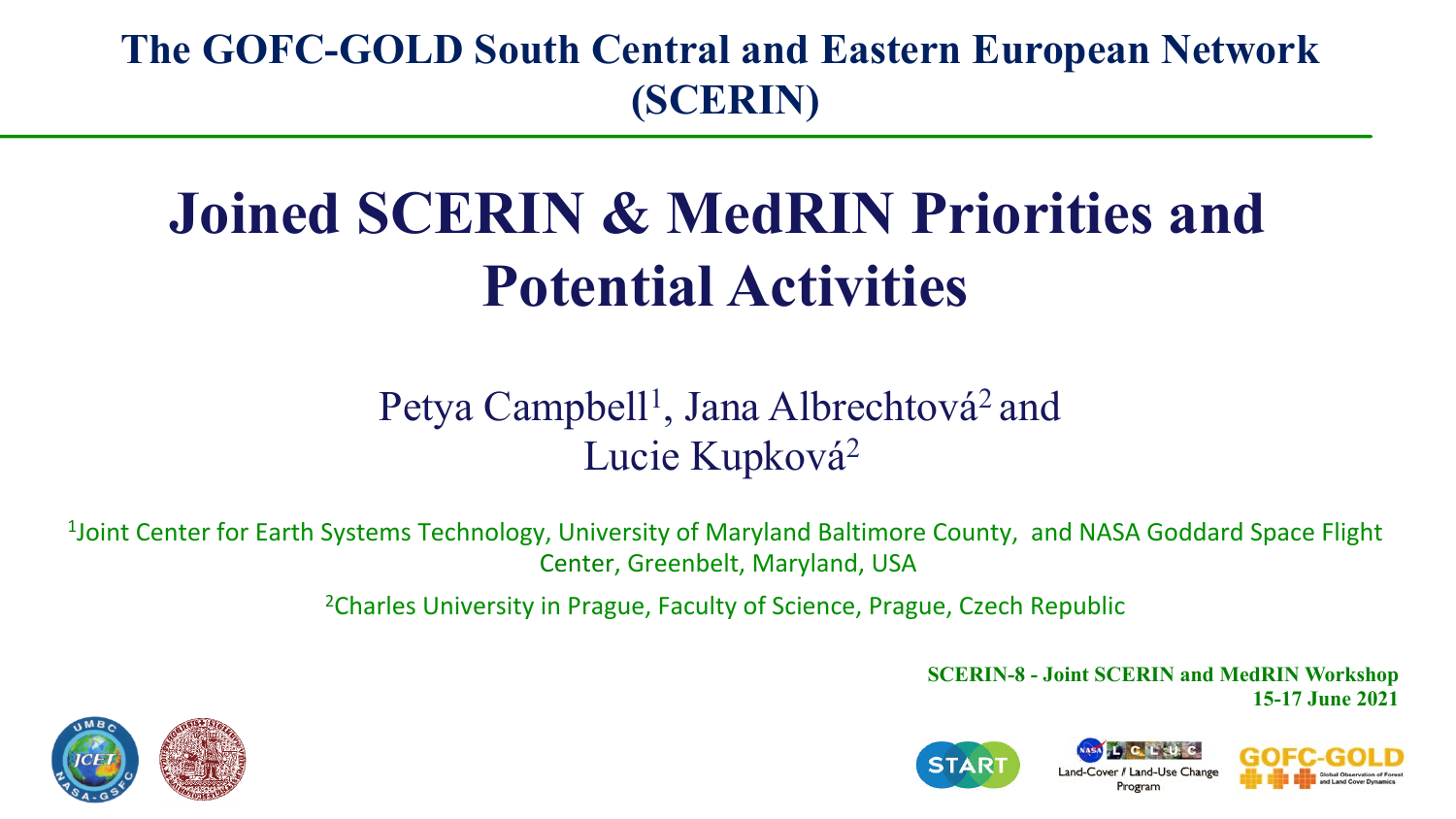### **Common SCERIN & MedRIN Goals and Adjacent Geographic Domains**

#### **Goals:**

- Ø Provide a platform for **collaboration among remote** sensing experts *through collaborative activities*
- Ø Facilitate progress and **consistent** implementation of remote sensing and LCLUC methodology
- Ø Foster collaboration for **monitoring the dynamics, stability, and vulnerability of the major common ecosystems**

#### **During CIVID SCERIN had 2 virtual events, opened to all GOFC-GOLD networks:**

- **1. in 2020 by request from SCEIN members, Topic: Optical Remote sensing from the ISS; and**
- **2. in 2021 Focused on Beetle damage, which is a very 'hot topic' more recently in SCERIN but also in MedRIN and deserves attention.**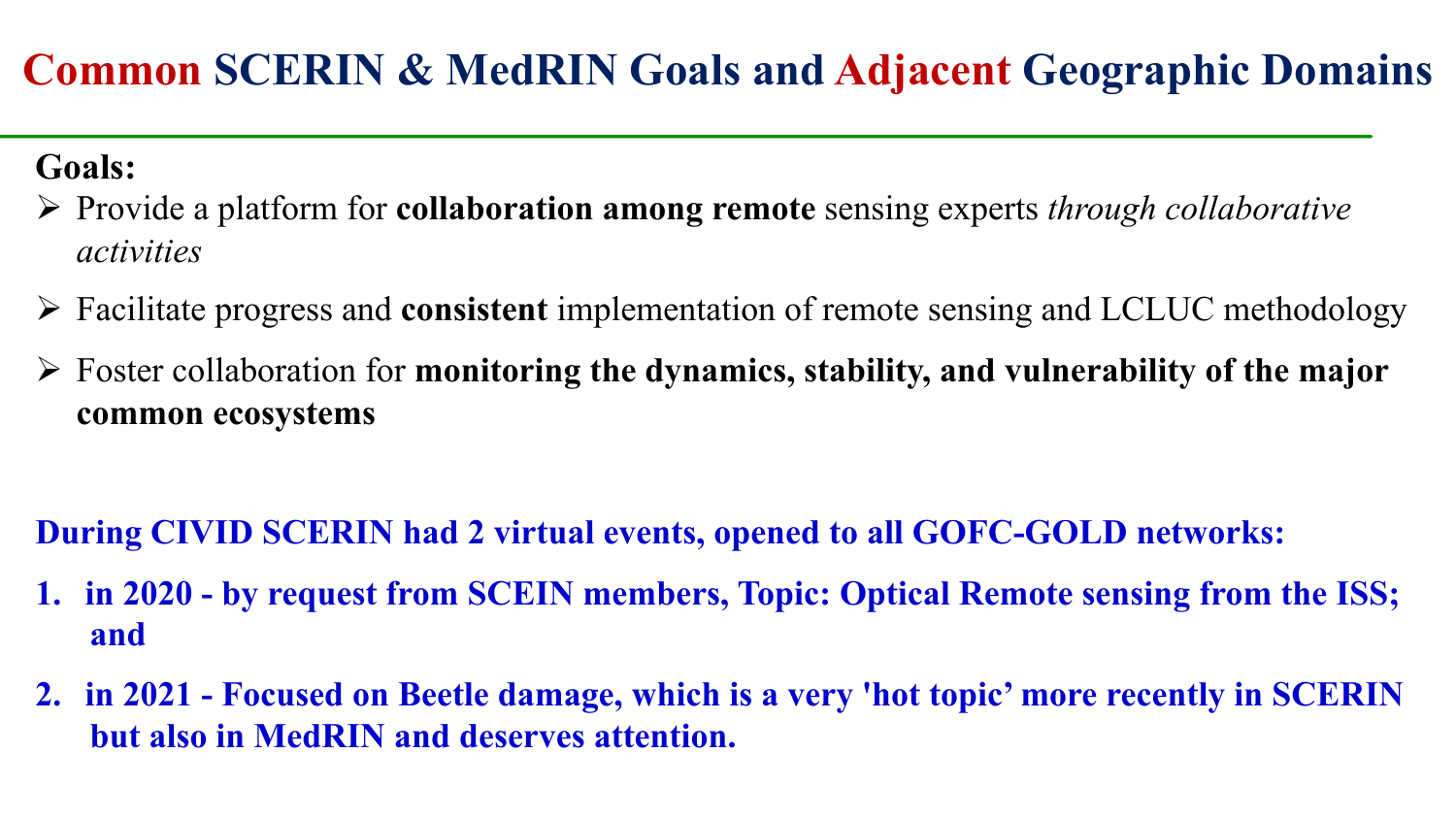## **Partially In-common Regional Background**

- $\triangleright$  Diversity of land forms and environmental conditions that are highly sensitive and vulnerable to climate change.
- $\triangleright$  Both RINs have undergone extensive land-use, which have rendered many of the natural processes of adaptation un-sustainable.
- Diverse archive of long-term LULC data and Archive of methodology for field observations
- Increasing availability of RS data increasing number of constellations of mid and VHR satellites, and now from the ISS there is available a stream of data ideal for environmental observations
- Availability of regional data
	- from individual institutions or projects
	- *Issue* not uniformly organized and consistent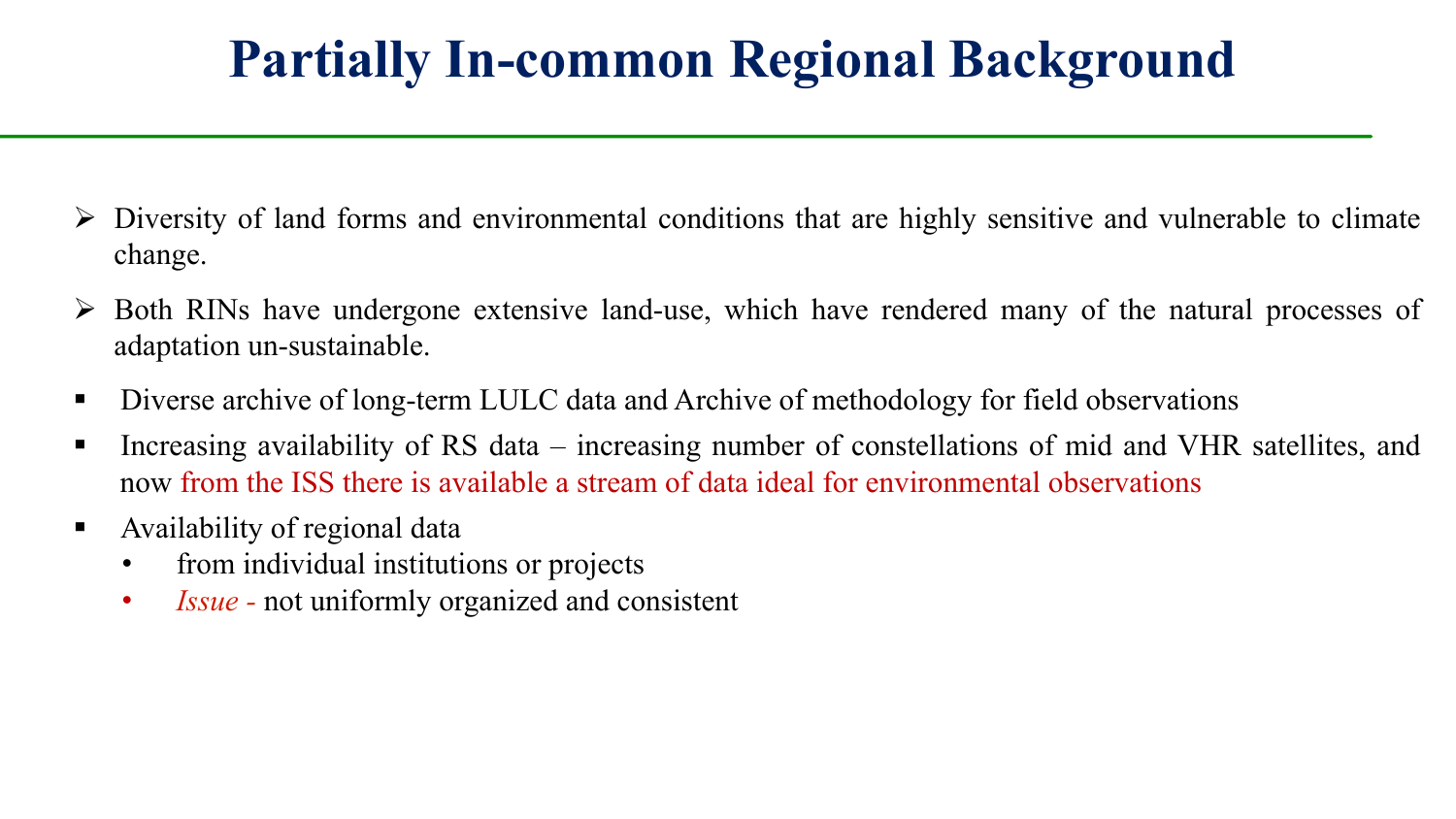## **In-common Critical Regional Issues**

- $\checkmark$  Changes in forest composition, age, structure and function
- $\checkmark$  Changes in ecosystem diversity
- $\checkmark$  Increasing urbanization
- $\checkmark$  Inbalanced water regime (floods/droughts)
- $\checkmark$  Extreme Events increase (floods, droughts and fires)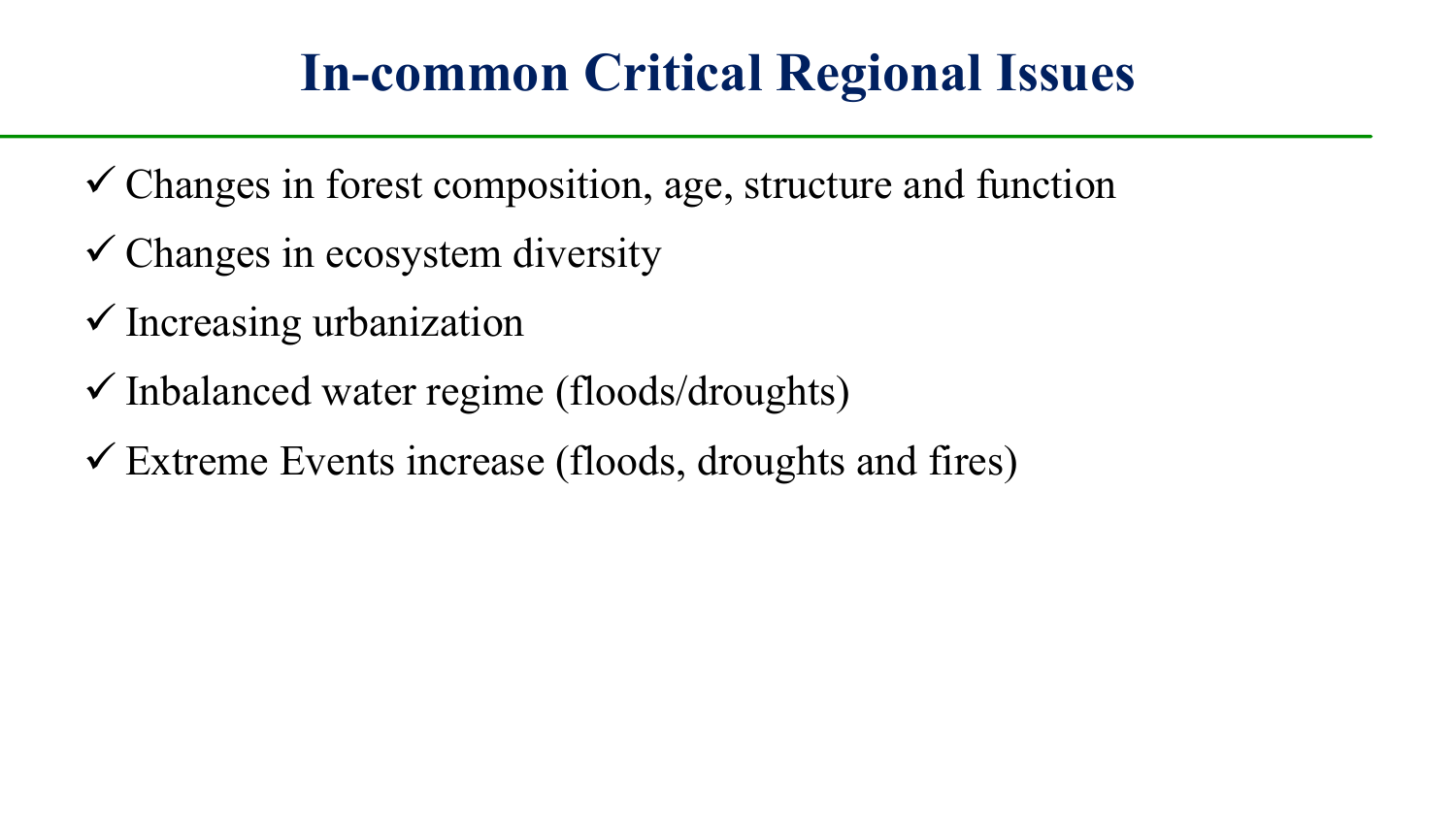## **Plans to focus on the flowing (top 3) research topics**

1.Changes in **vegetation cover**, function (yield/assimilation) and ecosystem diversity – due to climate change, migration, agricultural abandonment and urban expansion

2. Floods/droughts and fires - inbalance in the water regime, especially the Danube watershed

3. Regional LCLUC validation/verification activities of methods and products to ensure RS product quality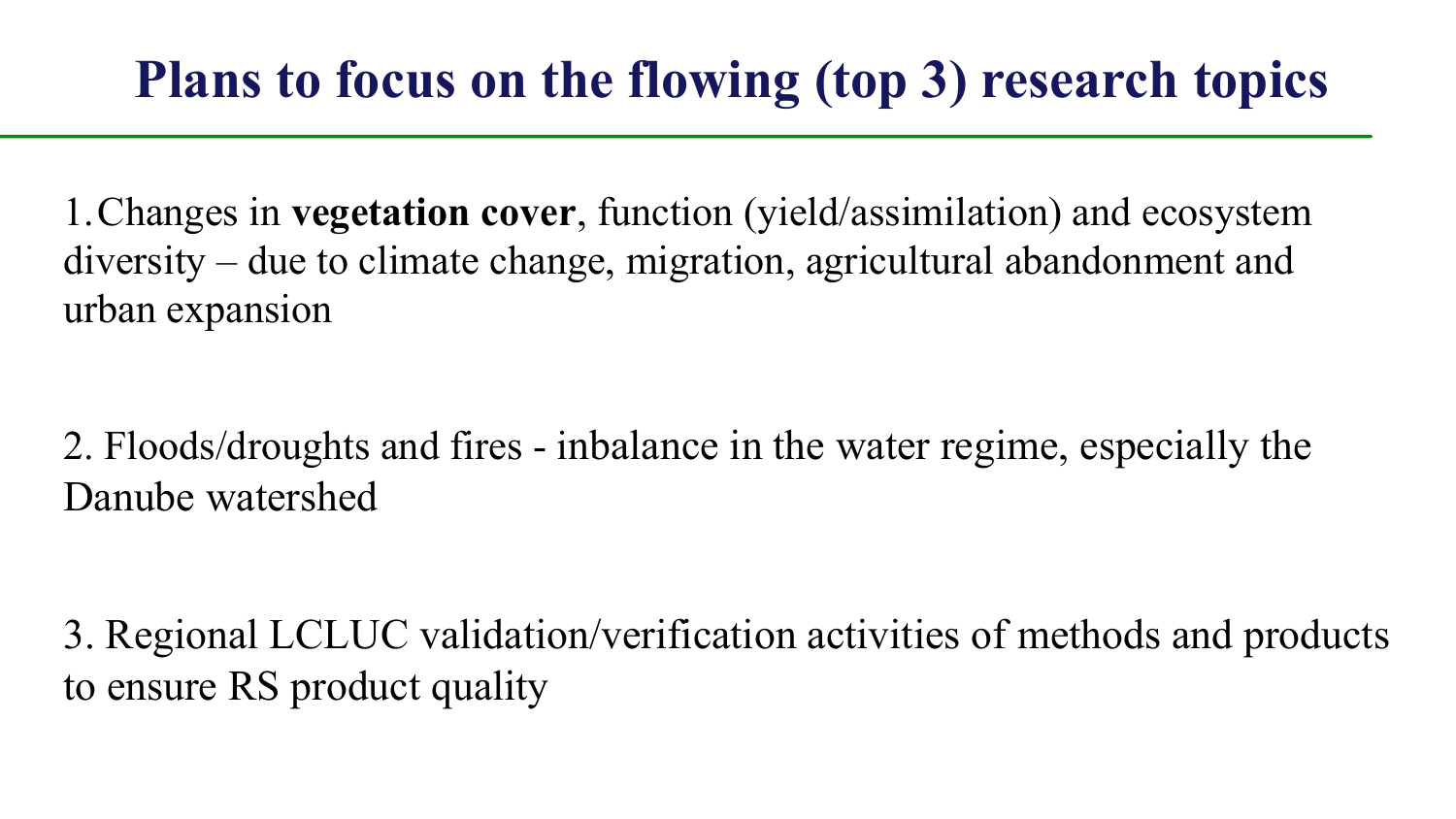# **Long Term Vision**

- Include and actively involve all countries in the region (e.g., if not in SCERIN than in MedRIN)
- Balanced participation from research and applications
- Collaboration with the other GOFC-GOLD RNs
- Transitioning from detection of LCC to monitoring and analysis of trends or LCD
	- o collaborate with local, regional and global and EU research monitoring networks long term data records across disciplines